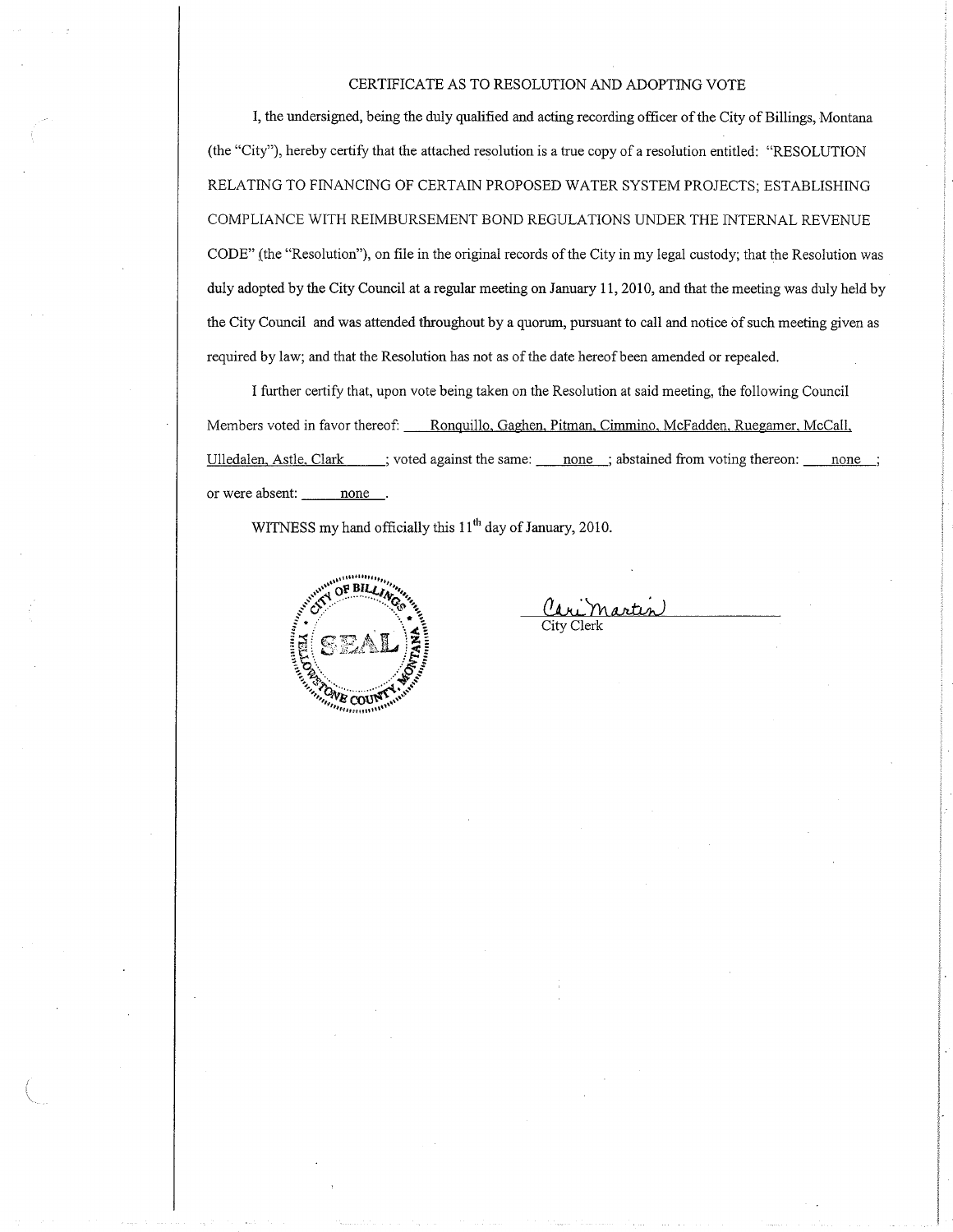#### RESOLUTION NO. 10-18907

### RESOLUTION RELATING TO FINANCING OF CERTAIN PROPOSED WATER SYSTEM PROJECTS; ESTABLISHING COMPLIANCE WITH REIMBURSEMENT BOND REGULATIONS UNDER THE INTERNAL REVENUE CODE

BE IT RESOLVED by the City Council of the City of Billings, Montana (the "City"), as follows

Section 1. Recitals.

<sup>1</sup>.01 The United States Department of Treasury has promulgated final regulations goveming the use of proceeds of tax-exempt bonds, all or a portion of which are to be used to reimburse the City for project expenditures paid by the City prior to the date of issuance of such bonds. Those reguiations (Treasury Regulations, Section 1.150-2) (the "Regulations") require that the City adopt a statement of official intent to reimburse an original expenditure not later than 60 days after payment of the original expenditure. The Regulations also generally require that the bonds be issued and the reimbursement allocation made from the proceeds of the bonds within 18 months (or three years, if the reimbursement bond issue qualifies for the "small issuer" exception from the arbitrage rebate requirement) after the later of (i) the date the expendirure is paid or (ii) the date the project is placed in service or abandoned, but (unless the issue qualifies for the "small issuer" exception from the arbitrage rebate requirement) in no event more than three years after the date the expenditure is paid. The Regulations generally permit reimbursement of capital expenditures and costs of issuance of the bonds.

1.02 The City desires to compiy with requirements of the Regulations with respect to certain projects hereinafter identified.

Section 2. Official Intent Declaration.

2.01 The City proposes to undertake certain projects, which projects and the estimated costs thereof are generally described on Exhibit A hereto, which is hereby incorporated herein and made a part hereof (the "Projects").

2.02 Other than (i) expenditures to be paid or reimbursed from sources other than the Bonds (as hereinafter defined), (ii) expenditures permitted to be reimbursed under the transitional provision contained in Section 1.150-2 $(j)(2)$  of the Regulations, (iii) expenditures constituting preliminary expenditures within the meaning of Section 1.150-2(f)(2) of the Regulations, or (iv) expenditures in a "de minimus" amount (as defined in Section 1.150-2( $f$ )(1) of the Regulations), no expenditures for the Projects have heretofore been paid by the City and no expenditures will be paid by the City until after the date of this Resolution.

2.03 The City reasonably expects to reimburse some or ail of the expenditures made for costs of the Projects out of the proceeds of debt in an estimated maximum aggregate principal amount of \$3,300,000 (the "Bonds") after the date of payment of all or a portion of the costs of the Projects. All reimbursed expenditures shall be capital expenditures, a cost of issuance of the Bonds or other expenditures eligible for reimbursenent under Section  $1.150-2(d)(3)$  of the Regulations.

Section 3. Budgetary Matters. As of the date hereof, there are no City funds reserved, allocated on a long-term basis or otherwise set aside (or reasonably expected to be reserved, allocated on a long-term basis or otherwise set aside) to provide permanent financing for the expenditures related to the Projects, other than pursuant to the issuance of the Bonds. The statement of intent contained in this resolution, therefore, is determined to be consistent with the City's budgetary and financial circumstances as they exist or are reasonably foreseeable on the date hereof.

Section 4. Reimbursement Allocations. The Financial Services Manager shall be responsible for making the "reimbursement allocations" described in the Regulations, being generally the transfer of the appropriate amount of proceeds of the Bonds to reimbwse the source of temporary financing used by the City to make prior payment of the costs of the Projects. Each allocation shall be evidenced by an entry on the official books and records of the City maintained for the Bonds or the Projects and shall specifically identiff the actual original expenditure beíng reimbursed.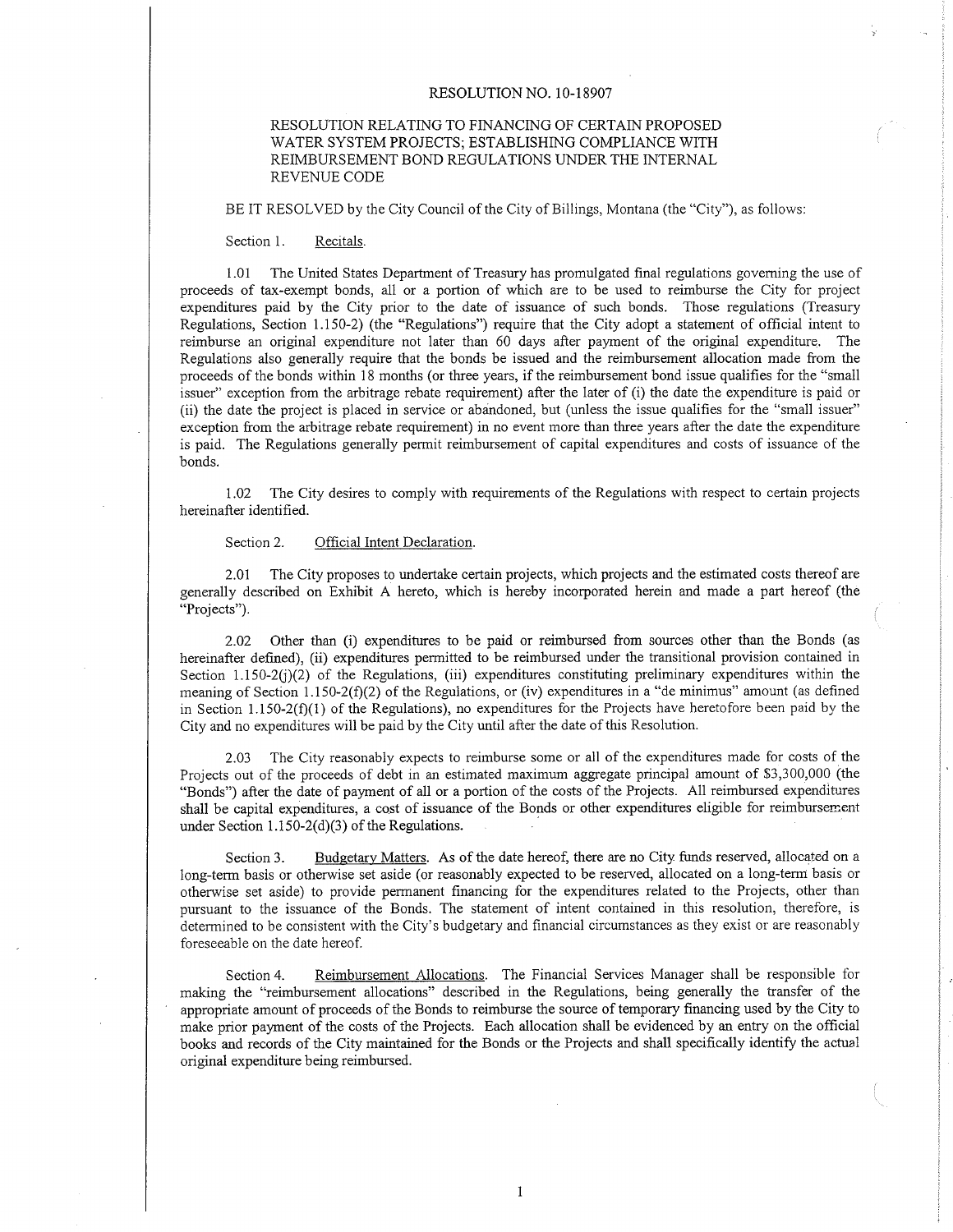PASSED AND ADOPTED by the Billings City Council on January 11, 2010.



THE CITY OF BILLINGS

Homos W. Hanel

Cari Martin